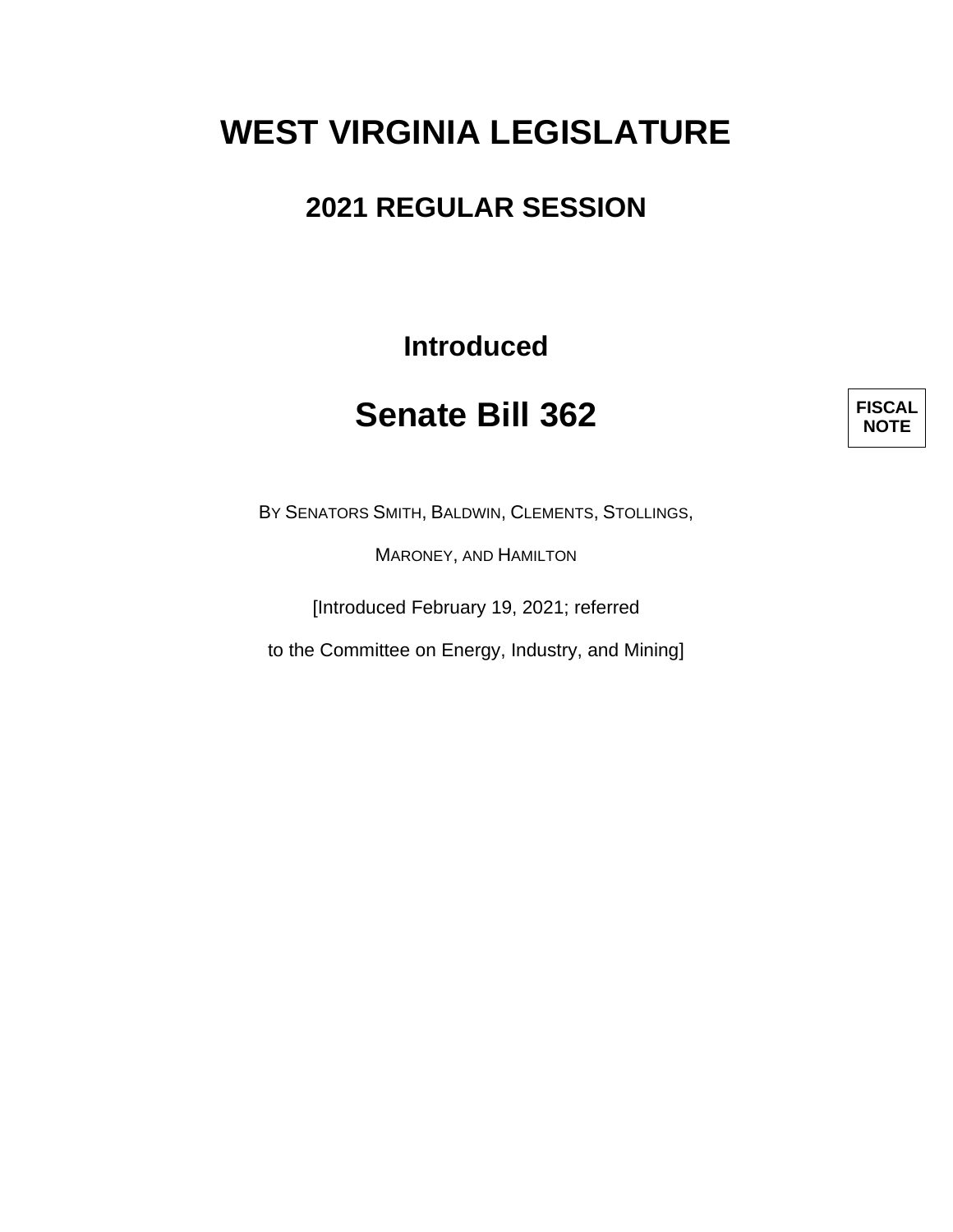| 1  | A BILL to amend the Code of West Virginia, 1931, as amended, by adding thereto a new article, |
|----|-----------------------------------------------------------------------------------------------|
| 2  | designated §22-10A-1, §22-10A-2, §22-10A-3, §22-10A-4, §22-10A-5, §22-10A-6, §22-             |
| 3  | 10A-7, §22-10A-8, §22-10A-9, and §22-10A-10, all relating to creating the Orphan Oil and      |
| 4  | Gas Well Prevention Act; providing for a short title; providing for legislative findings and  |
| 5  | declarations; providing for restrictions to permit oil and natural gas wells, certain         |
| 6  | prohibitions, and requiring plugging assurance requirements; providing for limitations on     |
| 7  | the transfer of wells; providing for responsibility of previous operators to plug transferred |
| 8  | wells; providing for different methods for operators to provide plugging assurance of wells,  |
| 9  | including for wells not producing in paying quantities; providing administrative and          |
| 10 | management responsibilities for the Chief of the Office of Oil and Gas and the State          |
| 11 | Treasurer regarding plugging assurance funds; providing clarifications regarding the          |
| 12 | duties of mineral and surface owners; providing for rule-making authority and severability;   |
| 13 | and providing an effective date.                                                              |

*Be it enacted by the Legislature of West Virginia:*

#### **ARTICLE 10A. ORPHAN WELL PREVENTION.**

#### **§22-10A-1 Short title.**

This article shall be known as the "Orphan Oil and Gas Well Prevention Act".

#### **§22-10A-2. Legislative findings and declarations.**

- (a) The Legislature declares it to be the public policy of this state and in the public interest
- that an oil or gas well that is no longer in use shall be plugged in order to:
- (1) Prevent the well from leaking oil or natural gas into the environment and polluting the
- air, surface, subsurface, or groundwater or the well allowing for surface pollution to pollute
- groundwater;
- (2) Not jeopardize the ability to safely and economically produce from coal seams and
- other oil and natural gas bearing seams through which the well bore passes;
- (3) Prevent devaluation of the surface estate due to the existence of the well or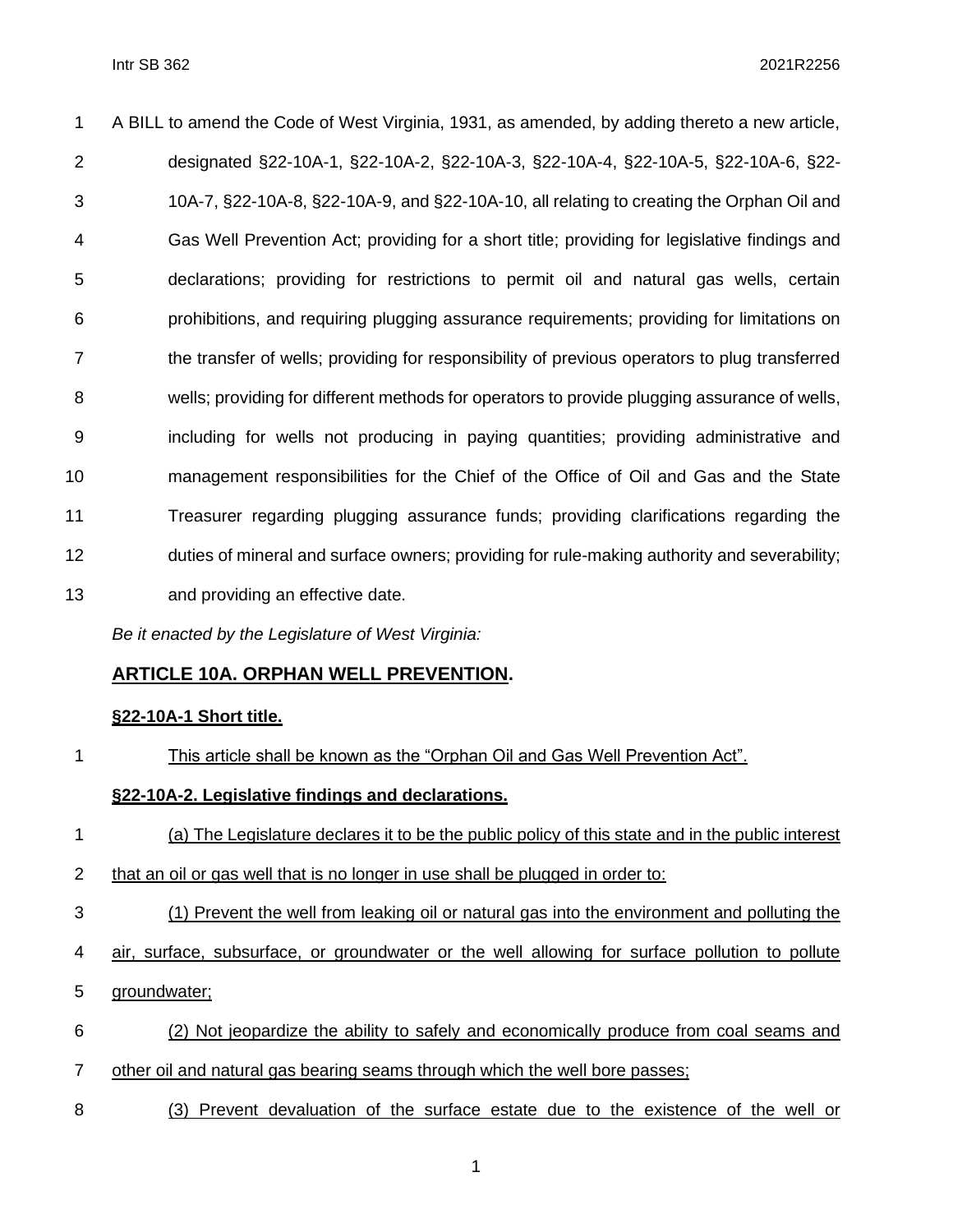Intr SB 362 2021R2256

| $9\,$          | environmental pollution or the risk thereof associated with the well; and                                 |
|----------------|-----------------------------------------------------------------------------------------------------------|
| 10             | (4) Clarify the state of title regarding previous leases by mineral owners which are no                   |
| 11             | longer held by production by the well.                                                                    |
| 12             | (b) The Legislature finds that thousands of oil and natural gas wells in West Virginia no                 |
| 13             | longer have a responsible operator and do not have sufficient reclamation bonds in any form or            |
| 14             | other available funds for plugging and reclamation, and so those wells have in effect become              |
| 15             | orphaned. This situation leaves the effort and expense of plugging the orphaned wells only to the         |
| 16             | state or to anyone with resources and an interest under §22-10-3(c) and §22-10-7 of this code.            |
| 17             | (c) The Legislature also finds that new requirements under the law are needed to plug                     |
| 18             | orphan wells and to prevent more wells from becoming orphaned due to considerations for the               |
| 19             | public health, property rights, environmental concerns, and future developmental concerns.                |
|                | §22-10A-3. Restrictions for permitting; prohibitions; plugging assurance requirements.                    |
| 1              | (a) Notwithstanding any other provision of this code, no permit may be issued for a new                   |
| $\overline{2}$ | well, the application for which permit is filed after December 31, 2021, unless the operator has          |
| 3              | furnished plugging assurance for that well pursuant to §22-10A-6 of this code.                            |
| 4              | (b) Notwithstanding any other provision of this code, no permit may be issued for a new                   |
| 5              | well, the application for which permit is filed after December 31, 2021, unless the operator has          |
| 6              | furnished plugging assurance pursuant to §22-10A-6 of this code for all wells which the operator          |
| 7              | is required to have plugging assurance under this article.                                                |
| 8              | (c) Operators shall provide plugging assurance pursuant to §22-10A-6 of this code for any                 |
| 9              | well that is not producing in paying quantities on or after the effective date of this article. The chief |
| 10             | of the Office of Oil and Gas shall determine whether a well is producing in paying quantities             |
| 11             | pursuant to the provisions of $\S22-10A-6(b)(4)(B)$ of this code.                                         |
|                | §22-10A-4. Limitations on well transfer.                                                                  |
| 1              | Notwithstanding any other provisions of this code, no assignment or transfer after the                    |

2 effective date of this article by the owner or operator of a well may relieve the assignor or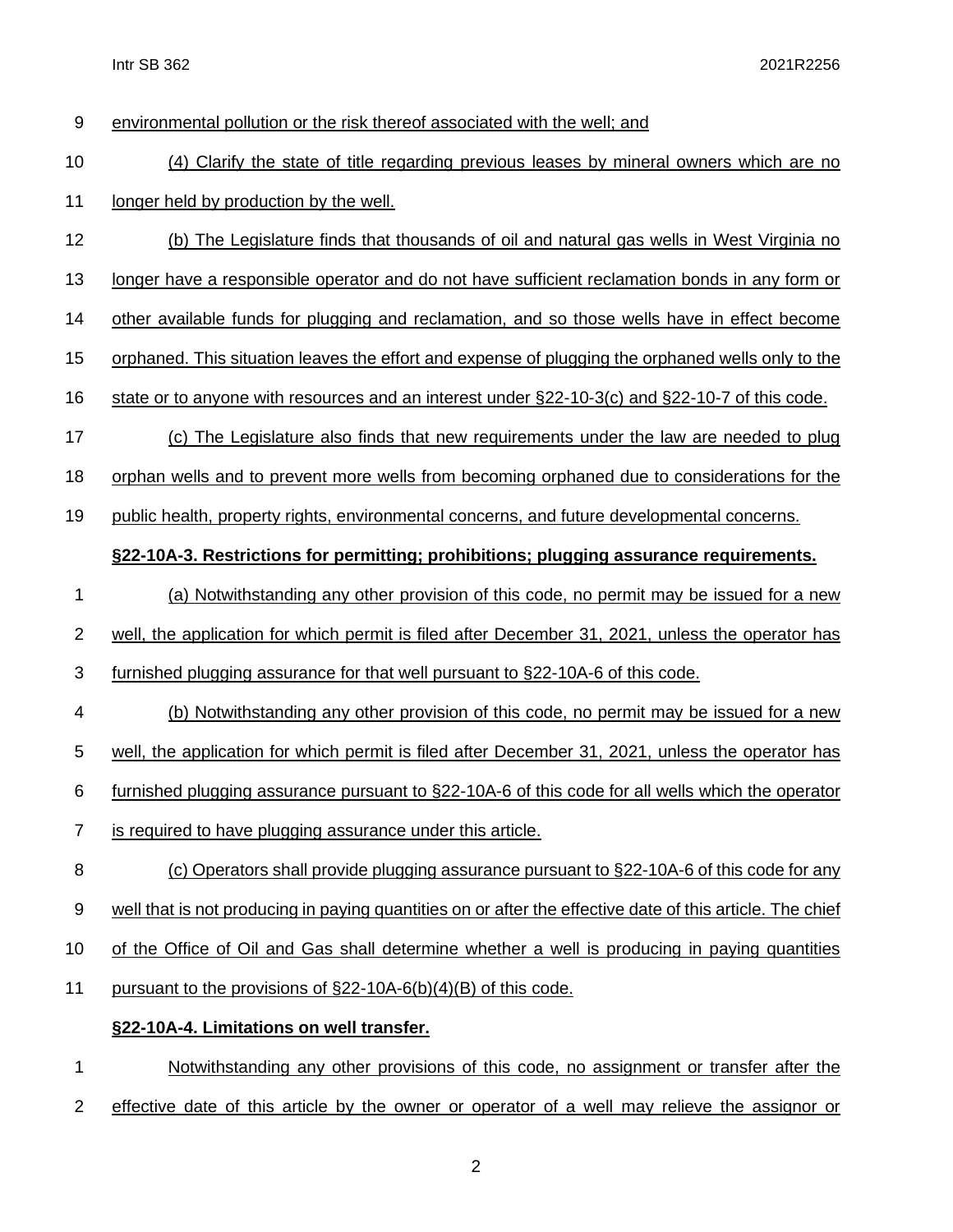| 3              | transferor of the obligation and liability for plugging wells under this code until plugging assurance           |
|----------------|------------------------------------------------------------------------------------------------------------------|
| 4              | is furnished pursuant to §22-10A-6 of this code: Provided, That no plugging assurance may be                     |
| 5              | required if a well is providing free gas to a residence or farm facility: (1) The operator furnishes to          |
| 6              | the chief of the Office of Oil and Gas a current certification from an owner or occupant of the                  |
| $\overline{7}$ | <u>residence or farm facility that the well is providing free gas, and (2) the well is not causing pollution</u> |
| 8              | on the surface, subsurface, or groundwater, or otherwise a creating a present risk to public safely              |
| 9              | of persons or property.                                                                                          |
|                | §22-10A-5. Responsibility of previous operators.                                                                 |
| 1              | Notwithstanding any other provisions of this code, if a well has been transferred to a new                       |
| $\mathbf 2$    | operator and thereafter needs to be plugged because it is polluting the environment and if the                   |
| 3              | chief of the Office of Oil and Gas determines that the cause of the pollution was a violation of law             |
| 4              | or negligence by a previous operator during the time that operator was responsible for the well,                 |
| 5              | then the previous operator shall be responsible and liable to plug the well.                                     |
|                |                                                                                                                  |
|                | <u>§22-10A-6. Estimated plugging costs; methods for providing plugging assurance;</u>                            |
|                | management of funds.                                                                                             |
| 1              | (a) The chief of the Office of Oil and Gas shall set an estimated future plugging cost for                       |
| $\overline{2}$ | each type of well based upon:                                                                                    |
| 3              | (1) The date the well was drilled;                                                                               |
| 4              | (2) The engineering design of the well;                                                                          |
| 5              | (3) The formation or formations from which it is producing:                                                      |
| 6              | (4) The expected amount of time during which the well will produce in paying quantities;                         |
| 7              | (5) An estimated rate of inflation of the cost of plugging;                                                      |
| 8              | (6) The administrative costs to the State Treasurer and the Office of Oil and Gas to                             |
| 9              | administer the program, which the State Treasurer is authorized to deduct from the well plugging                 |
| 10             | funds and pay the costs to the Treasure's banking services account and to an Office of Oil and                   |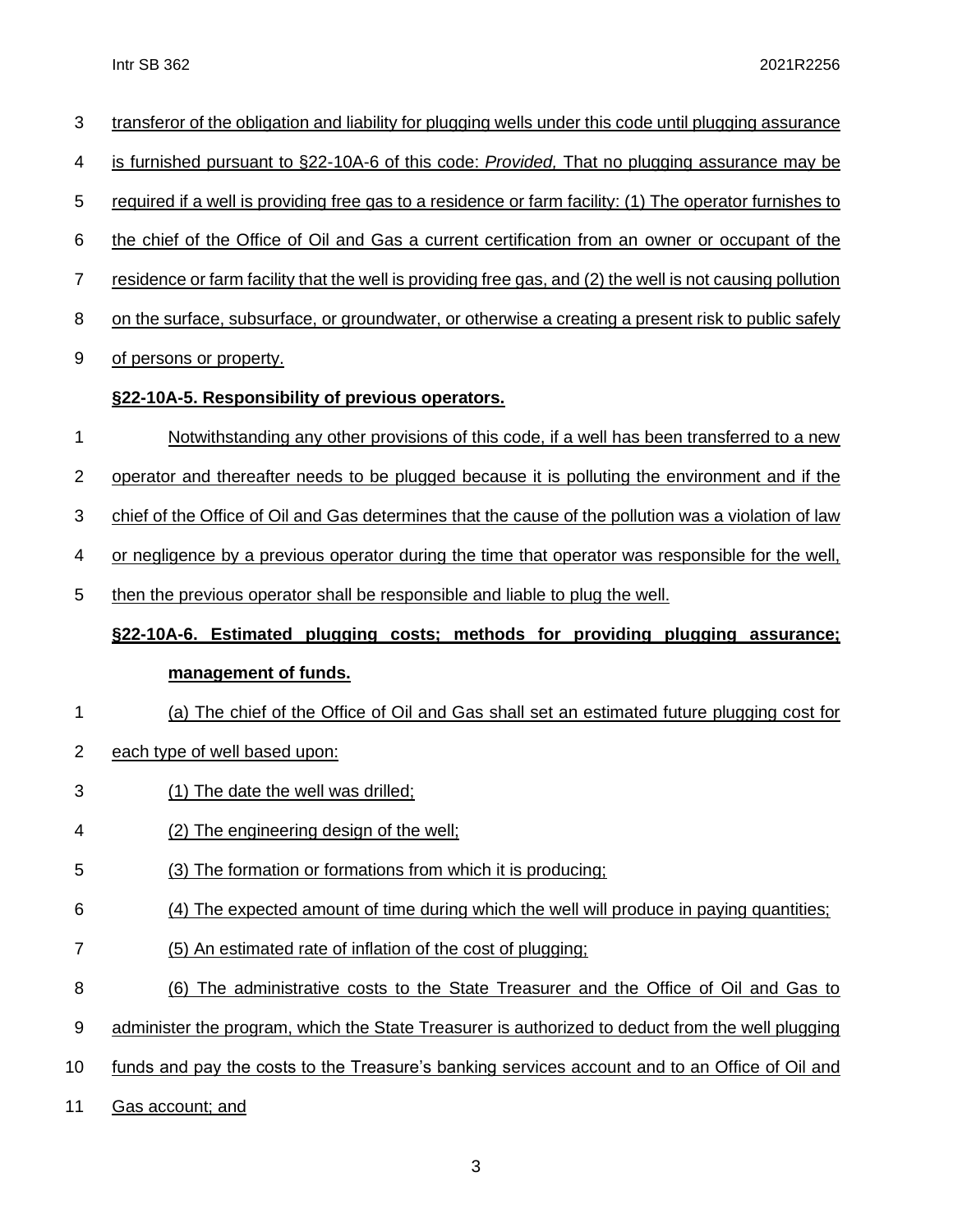Intr SB 362 2021R2256

| 12 | (7) Any other relevant and necessary data at the discretion of the chief of the Office of Oil         |
|----|-------------------------------------------------------------------------------------------------------|
| 13 | and Gas.                                                                                              |
| 14 | The operator may contest an estimated future plugging cost established by the chief of                |
| 15 | the Office of Oil and Gas using certified estimates from registered professional engineers in         |
| 16 | conjunction with other licensed professionals knowledgeable in the fields of petroleum                |
| 17 | engineering and finance who have experience with reservoir development, well operation,               |
| 18 | maintenance, and plugging.                                                                            |
| 19 | (b) When plugging assurance is required by this article, the assurance may be satisfied               |
| 20 | by one of the following:                                                                              |
| 21 | (1) Bonding. - A single well bond which meets the requirements of the Office of Oil and               |
| 22 | Gas as determined by the State Treasurer and which is equal to the estimated future plugging          |
| 23 | cost for the well: Provided, That self-bonding is prohibited.                                         |
| 24 | (2) Cash or collateral. - A deposit of cash or collateral with the State Treasurer which              |
| 25 | meets the requirements of the Office of Oil and Gas and is equal to the estimated future plugging     |
| 26 | cost for the well.                                                                                    |
| 27 | (3) Escrow account. – The operator may establish and make payments into an escrow                     |
| 28 | account with the State Treasurer for estimated future plugging costs. The State Treasurer shall       |
| 29 | establish the escrow account when requested by the operator and shall accept and deposit              |
| 30 | payments therein. Payments to the escrow account shall require proportionately higher payments        |
| 31 | during initial production and decrease as production declines. The payment schedule into the          |
| 32 | escrow account for the estimated future plugging costs for the well shall be determined by the        |
| 33 | Chief of the Office of Oil and Gas in consultation with the State Treasurer considering the following |
| 34 | criteria:                                                                                             |
| 35 | (A) Production estimates made by the chief of the Office of Oil and Gas;                              |
| 36 | (B) Estimated prices for the product from recognized futures exchanges or other estimates             |
| 37 | made by the chief of the Office of Oil and Gas;                                                       |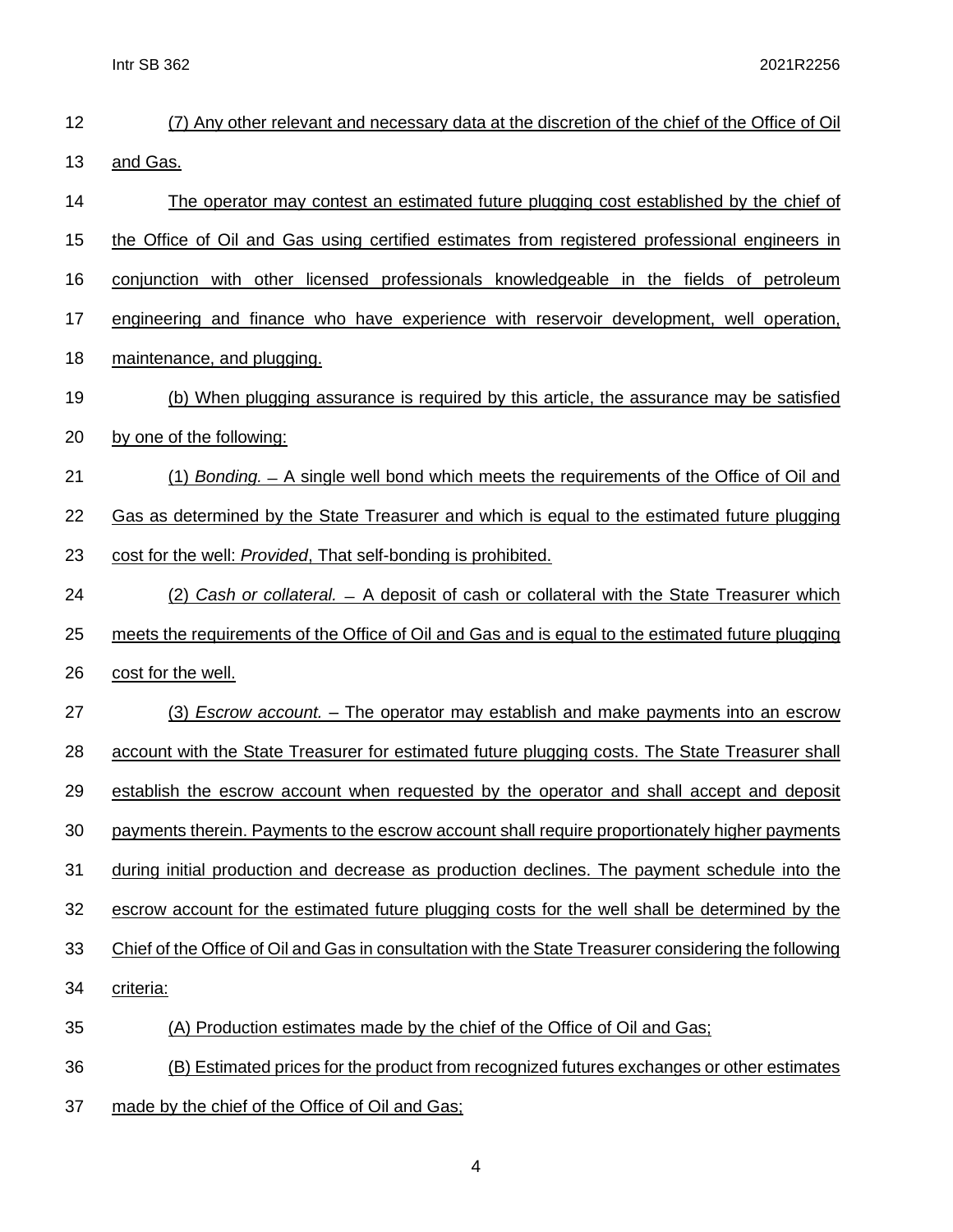| 38 | (C) Estimated future plugging costs; and                                                                 |
|----|----------------------------------------------------------------------------------------------------------|
| 39 | (D) Earnings and discount rates estimated by the State Treasurer.                                        |
| 40 | $(4)(A)$ Staggered assurance payments. $-$ For wells that are not producing in paying                    |
| 41 | guantities on or before December 31, 2021, and not providing free gas to a residence or farm             |
| 42 | facility: (i) The operator furnishes to the chief of the Office of Oil and Gas a current certification   |
| 43 | from an owner or occupant of the residence or farm facility that the well is providing free gas; and     |
| 44 | (ii) the well is not causing pollution on the air, surface, subsurface, or groundwater, or otherwise     |
| 45 | creating a present risk to public safely of persons or property, if an operator chooses to provide       |
| 46 | plugging assurance in cash or collateral, an operator may furnish plugging assurance at a rate of        |
| 47 | 20 percent of the estimated future plugging cost for the well for five years: <i>Provided</i> , That the |
| 48 | operator demonstrates to the satisfaction of the chief of the Office of Oil and Gas that an unjust       |
| 49 | hardship to an operator will occur as a result of the financial responsibility requirements of this      |
| 50 | section.                                                                                                 |
| 51 | (B) In order for an operator to demonstrate that a well is not producing in paying quantities,           |
| 52 | the operator may use:                                                                                    |
| 53 | (i) Estimated costs to produce, process, and transport the oil and natural gas from wells                |
| 54 | in categories established by the chief of the Office of Oil and Gas and published gas market prices      |
| 55 | from sources approved by the chief of the Office of Oil and Gas; or                                      |
| 56 | (ii) Audited statements of the operator's relevant costs for the well and actual sales                   |
| 57 | documentation acceptable to the chief of the Office of Oil and Gas.                                      |
| 58 | (c) If the operator posts plugging assurance in the form of cash or collateral, the State                |
| 59 | Treasurer shall hold the funds in an account in the State Treasury and shall invest the funds with       |
| 60 | the West Virginia Board of Treasury Investments. All interest or other earnings in excess of the         |
| 61 | estimated future plugging cost shall be paid yearly to the operator by the State Treasurer.              |
| 62 | The funds to plug the well, for which the escrow account was established, shall be paid                  |
| 63 | by the State Treasurer to the operator or to the contractor or contractors selected by the operator      |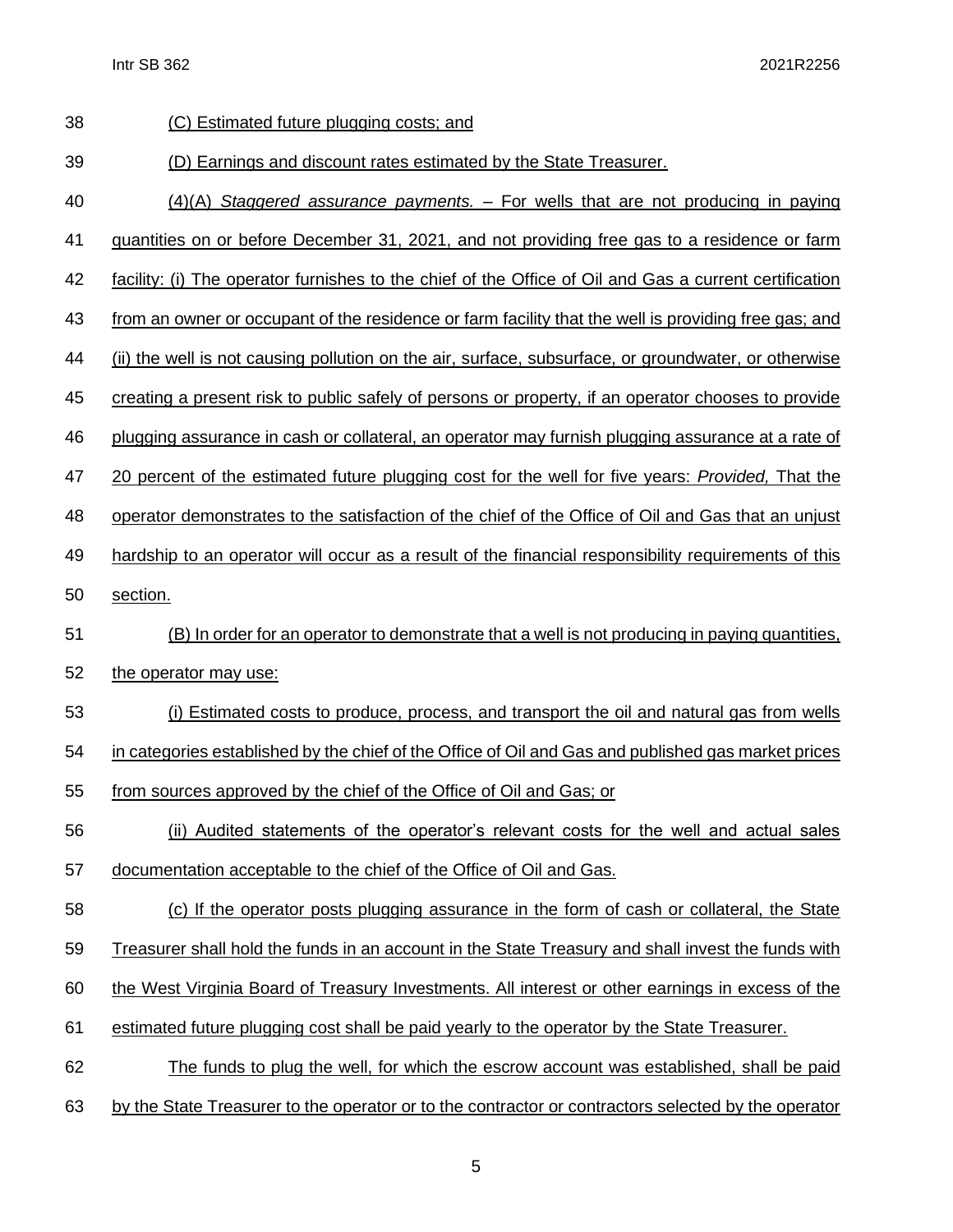- to plug the well once the chief of the Office of Oil and Gas certifies that the well has been plugged
- according to all lawful requirements. Excess funds and earnings in excess of actual plugging costs

may be credited toward future assurance payments for other wells or shall be refunded to the

- operator within 60 days of plugging certification by the chief of the Office of Oil and Gas.
- The State Treasurer may deduct the costs incurred to administer the program by the State
- Treasurer and by the Office of Oil and Gas once a year after providing notice and a summary of
- the incurred costs to the operator and pay the costs to the Treasurer's banking services account
- and to an Office of Oil and Gas account.

#### **§22-10A-7. Rules.**

- On or before July 1, 2021, the secretary of the Department of Environmental Protection
- may promulgate emergency legislative rules in accordance with the provisions of §29A-3-15 of
- this code. The secretary of the Department of Environmental Protection shall propose legislative
- rules for promulgation in accordance with the requirements of the Secretary of State and the
- provisions of chapter 29A of this code to otherwise effectuate the purposes of this article.

#### **§22-10A-8. Severability clause.**

- The provisions of this article are severable and accordingly, if any part of this article is
- 2 adjudged to be unconstitutional or invalid, that determination does not affect the continuing validity
- of the remaining provisions of this article.

#### **§22-10A-9. Duties of mineral and surface owners.**

- Nothing in this article shall be interpreted or considered to require a well to be plugged by
- 2 a mineral owner or surface owner.

#### **§22-10A-10. Effective Date.**

This article shall take effect upon passage.

NOTE: The purpose of this bill is to create the Orphan Oil and Gas Well Prevention Act; providing for a short title; providing for legislative findings and declarations; providing for restrictions to permit oil and natural gas wells, certain prohibitions, and requiring plugging